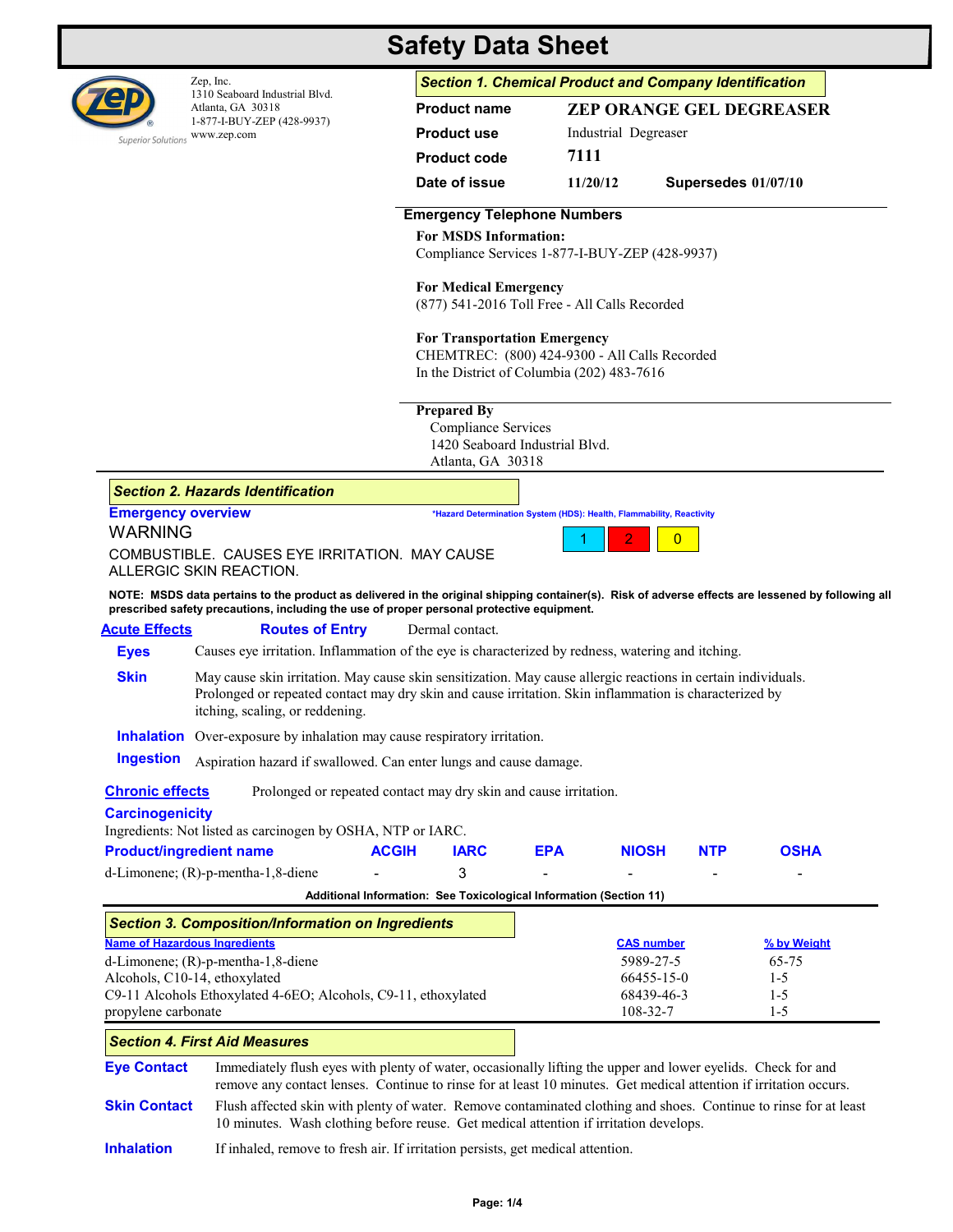Product code 7111 **Safety Data Sheet** Product Name ZEP ORANGE GEL DEGREASER **Ingestion** Aspiration hazard if swallowed. Can enter lungs and cause damage. Do not induce vomiting unless directed to do so by medical personnel. Never give anything by mouth to an unconscious person. If vomiting occurs, keep head lower than hips to help prevent aspiration. Get medical attention immediately. Closed cup: 50°C (122°F) [Tagliabue.] **Flash Point** Not determined. **National Fire Protection Association (U.S.A.)**  $1 \times 0$ 2  $\vert 0 \rangle$  and the set of  $\vert 0 \vert$ **Flammable Limits Flammability Fire hazard** Cool closed containers exposed to fire with water. Rags, steel wool or other wastes soaked with product may spontaneously catch fire if improperly discarded. Combustible. **Fire-Fighting Procedures** Use dry chemical,  $CO<sub>2</sub>$ , water spray (fog) or foam. Fire-fighters should wear appropriate protective equipment. *Section 5. Fire Fighting Measures* **Spill Clean up** Eliminate all ignition sources. Put on appropriate personal protective equipment (see Section 8). Absorb with an inert material and place in an appropriate waste disposal container. Finish cleaning by spreading water on the contaminated surface and dispose of according to local and regional authority requirements. *Section 6. Accidental Release Measures* **Handling Storage** Store and use away from heat, sparks, open flame or any other ignition source. Immediately after use, place rags, steel wool or other waste in a sealed, water-filled metal container. Put on appropriate personal protective equipment (see Section 8). Avoid contact with eyes, skin and clothing. Do not breathe vapor or mist. Wash thoroughly after handling. Wash contaminated clothing before reusing. Use only with adequate ventilation. Eliminate all ignition sources. Store in original container protected from direct sunlight in a dry, cool and wellventilated area, away from incompatible materials (see Section 10) and food and drink. Keep container tightly closed and sealed until ready for use. Store between the following temperatures: 40°F - 120°F (4.4°C - 49°C). *Section 7. Handling and Storage* **Personal Protective Equipment (PPE) Eyes Body Respiratory** Use with adequate ventilation. Provide exhaust ventilation or other engineering controls to keep the airborne **Product name Exposure limits** No exposure limit value known. Safety eyewear complying with an approved standard should be used when a risk assessment indicates this is necessary to avoid exposure to liquid splashes, mists or dusts. Recommended: Safety glasses. Personal protective equipment for the body should be selected based on the task being performed and the risks involved and should be approved by a specialist before handling this product. Recommended: Neoprene gloves. Nitrile gloves. or Rubber gloves. concentrations of vapors below their respective occupational exposure limits. *Section 8. Exposure Controls/Personal Protection* **Physical State pH Boiling Point Specific Gravity Solubility** Emulsifies in water. Viscous liquid. Not applicable Not determined. 0.86 **Color** Orange. Hazy liquid. **Odor** Citrus **Vapor Pressure** 0.27 kPa (1.99 mm Hg) [20°C] **Vapor Density** Not determined. Emulsifies in water. **Example 2018 Example 2018 Example 2018 Example 2018 Example 2018 Example 2018 EXAMPLE 2018 EXAMPLE 2018 EXAMPLE 2018 EXAMPLE 2018 EXAMPLE 2018 EXAMPLE 2018 EXAMPLE 2018 EXAMP** *Section 9. Physical and Chemical Properties*

**VOC (Consumer)** 72.4 % (w/w) 5.19 lbs/gal (622.5 g/l)

#### The product is stable. Under normal conditions of storage and use, hazardous polymerization will not occur. **Stability and Reactivity** Hazardous Decomposition Products carbon oxides (CO, CO<sub>2</sub>) nitrogen oxides (NO, NO<sub>2</sub> etc.) **Hazardous Polymerization Incompatibility** Avoid contact with strong oxidizers, excessive heat, sparks or open flame.

*Section 10. Stability and Reactivity*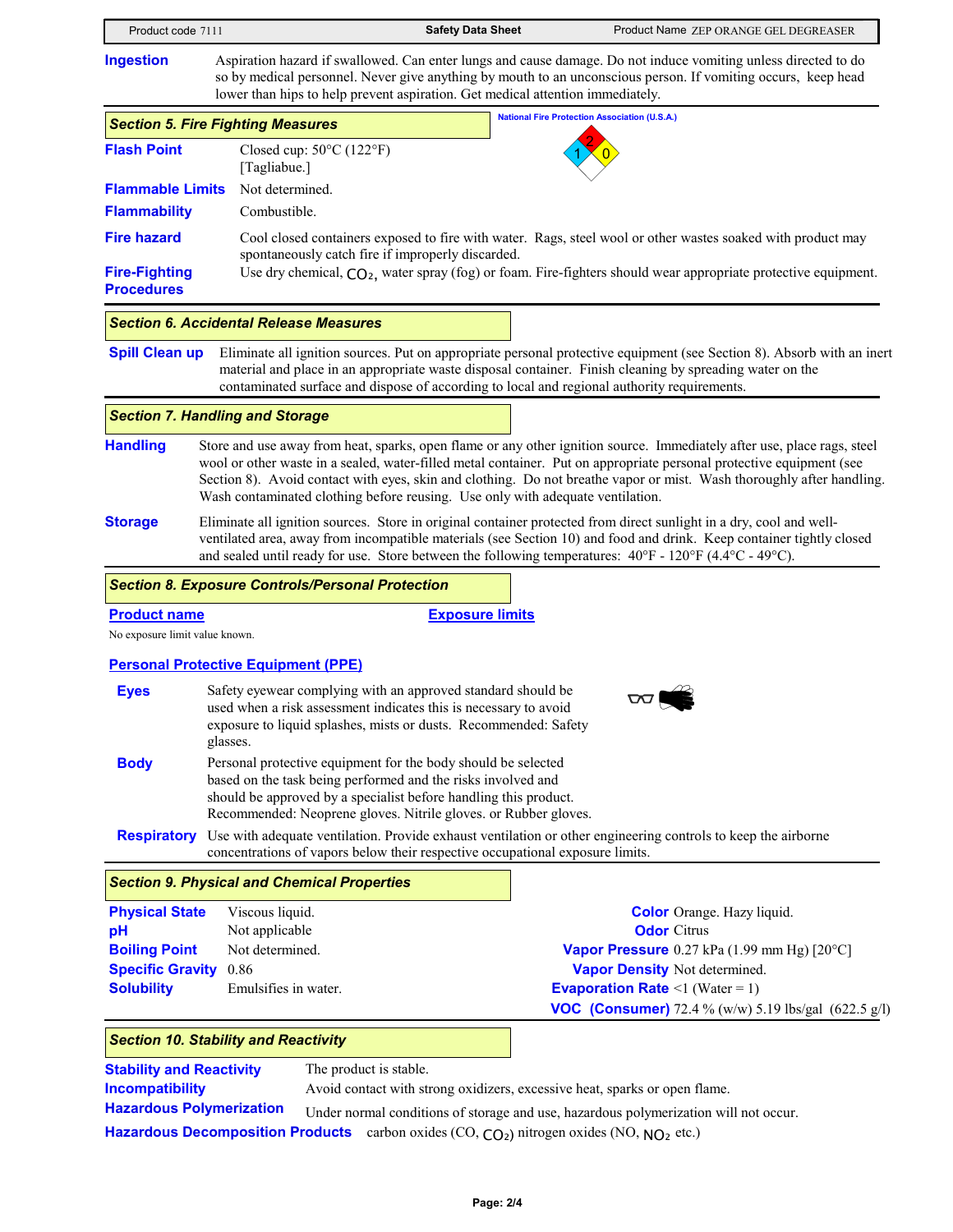Product code 7111 **Safety Data Sheet** Product Name ZEP ORANGE GEL DEGREASER **Acute Toxicity Product/ingredient name Result Species Dose Exposure** *Section 11. Toxicological Information* d-Limonene; (R)-p-mentha-1,8-diene LD50 Dermal Rabbit >5000 mg/kg -5000 mg/kg -1.<br>LD50 Oral Rat 4400 mg/kg -1. LD50 Oral Rat 4400 mg/kg<br>
LD50 Dermal Rabbit >5000 mg/kg C9-11 Alcohols Ethoxylated 4-6EO; Alcohols, C9-11, ethoxylated LD50 Oral Rat 1378 mg/kg<br>
LD50 Oral Rat >5000 mg/kg propylene carbonate and the carbonate carbonate  $LD50$  Oral Rat  $LD50$  Oral Rat  $-D50$  -Superior  $LD50$  -Carbonate  $LD50$  -Carbonate  $LD50$  -Carbonate  $LD50$  -Carbonate  $LD50$  -Carbonate  $LD50$  -Carbonate  $LD50$  -Carbonate  $LD50$  -Ca **Environmental Effects** Not available. **Aquatic Ecotoxicity** d-Limonene; (R)-p-mentha-1,8-diene - - Acute EC50 421 µg/l Fresh water Daphnia - Water flea - Daphnia magna 48 hours Acute EC50 688 µg/l Fresh water Fish - Fathead minnow - Pimephales promelas 96 hours C9-11 Alcohols Ethoxylated 4-6EO; Alcohols, C9-11, ethoxylated - Acute EC50 5.36 mg/l Fresh water Crustaceans - Water flea - Ceriodaphnia dubia - Neonate 48 hours - Acute EC50 2686 µg/l Fresh water Daphnia - Water flea - Daphnia magna - Neonate 48 hours Acute LC50 8500 µg/l Fresh water Fish - Fathead minnow - Pimephales promelas 96 hours *Section 12. Ecological Information*

## *Section 13. Disposal Considerations*

#### **Waste Information**

Waste must be disposed of in accordance with federal, state and local environmental control regulations. Consult your local or regional authorities for additional information.

- **Waste Stream** Code: D001
	- Classification: [Hazardous waste.] Origin: - [RCRA waste.]

## *Section 14. Transport Information*

| <b>Regulatory information</b> | <b>UN number</b> | <b>Proper shipping name</b>                                                                                                                                                                                                                     | <b>Classes</b> | PG* | Label         |
|-------------------------------|------------------|-------------------------------------------------------------------------------------------------------------------------------------------------------------------------------------------------------------------------------------------------|----------------|-----|---------------|
| <b>DOT Classification</b>     | UN1993           | FLAMMABLE LIQUIDS, N.<br>O.S. or Consumer commodity<br>or Limited quantity (d-<br>Limonene; $(R)$ -p-mentha-1,<br>8-diene)                                                                                                                      | 3              | Ш   | $\frac{1}{2}$ |
| <b>IMDG Class</b>             | UN1993           | Flammable liquid, n.o.s.(D-<br>limonene) (d-Limonene; $(R)$ -p-<br>mentha-1,8-diene). Marine<br>pollutant (d-Limonene; (R)-p-<br>mentha-1,8-diene, C9-11<br>Alcohols Ethoxylated 4-6EO;<br>Alcohols, C9-11, ethoxylated)<br>or Limited quantity | 3              | Ш   | 盭             |

**NOTE: DOT classification applies to most package sizes. For specific container size classifications or for size exceptions, refer to the Bill of Lading with your shipment.**

PG\* : Packing group

## *Section 15. Regulatory Information*

#### **U.S. Federal Regulations**

SARA 313 toxic chemical notification and release reporting: No products were found.

**Clean Water Act (CWA) 311:** No products were found.

**Clean Air Act (CAA) 112 regulated toxic substances:** No products were found.

All Components of this product are listed or exempt from listing on TSCA Inventory.

# **State Regulations**

**California Prop 65**

No products were found.